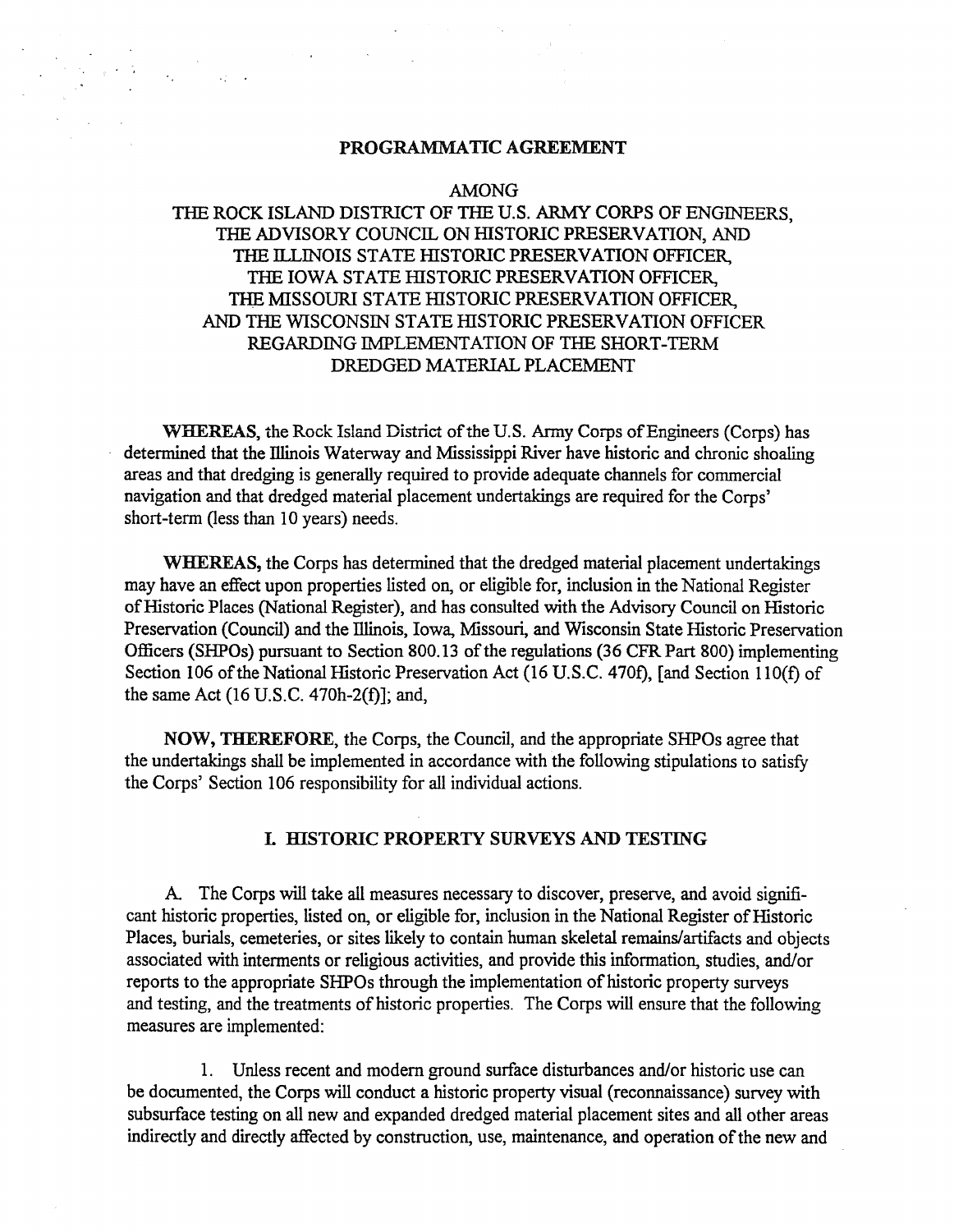expanded dredged material placement sites having the potential for historic properties. The Corps will evaluate historic properties identified through the reconnaissance survey in accordance with 36 CFR Part 800.4(c), and reports of the findings shall be submitted to the appropriate SHPOs for review and comment. If the reconnaissance survey results in the identification of historic properties that are eligible for the National Register of Historic Places, the Corps, in consultation with the appropriate SHPOs, shall develop and implement plans for the appropriate treatment of historic properties. Treatment will include, but not be limited to, avoidance of the historic property, avoidance of a portion of the historic property, and data recovery of the portion of the historic property to be affected, or data recovery of the entire historic property.

2. The reconnaissance surveys and subsurface testing will be conducted in a manner consistent with the Secretary of the Interior's Standards and Guidelines for Identification and Evaluation (48 FR 44720-23) and take into account the National Park Service publication entitled The Archaeological Survey: Methods and Uses (1978) and any extant or most recent version of appropriate SHPOs guidelines for historic properties reconnaissance surveys/reports, related guidance, etc. The reconnaissance surveys and subsurface testing will be implemented by the Corps and monitored by the appropriate SHPOs.

3. In consultation with the appropriate SHPOs, the Corps shall evaluate for eligibility all significant historic properties by applying the National Register criteria (36 CFR Part 60.4).

a. For those properties that the Corps and the appropriate SHPOs agree are not eligible for nomination to or inclusion in the National Register, no further historic properties investigations will be required, and the project may proceed in those areas.

b. If the survey results in the identification of properties that the Corps and the appropriate SHPOs agree are eligible for nomination to, or inclusion on, the National Register, such properties shall be treated in accordance with Part II below.

c. If the Corps and the appropriate SHPOs do not agree on National Register eligibility, or if the Council or the National Park Service so request, the Corps will request a formal determination of eligibility from the Keeper of the National Register, National Park Service, whose determination shall be final.

### **II. TREATMENT OF HISTORIC PROPERTIES**

A. Those properties that the Corps and the appropriate SHPOs agree are eligible for nomination to, or that the Keeper has determined eligible for inclusion in, the National Register, will be treated in the following manner:

1. If the Corps determines, and documents this determination, in consultation with the appropriate SHPOs that no other actions are feasible to avoid and minimize effects to properties and the Corps and SHPOs agree under consultation that properties cannot be avoided, then a treatment plan, which may include data recovery, documentation, avoidance, protection, or removal, will be coordinated with the appropriate SHPOs. If data recovery is

2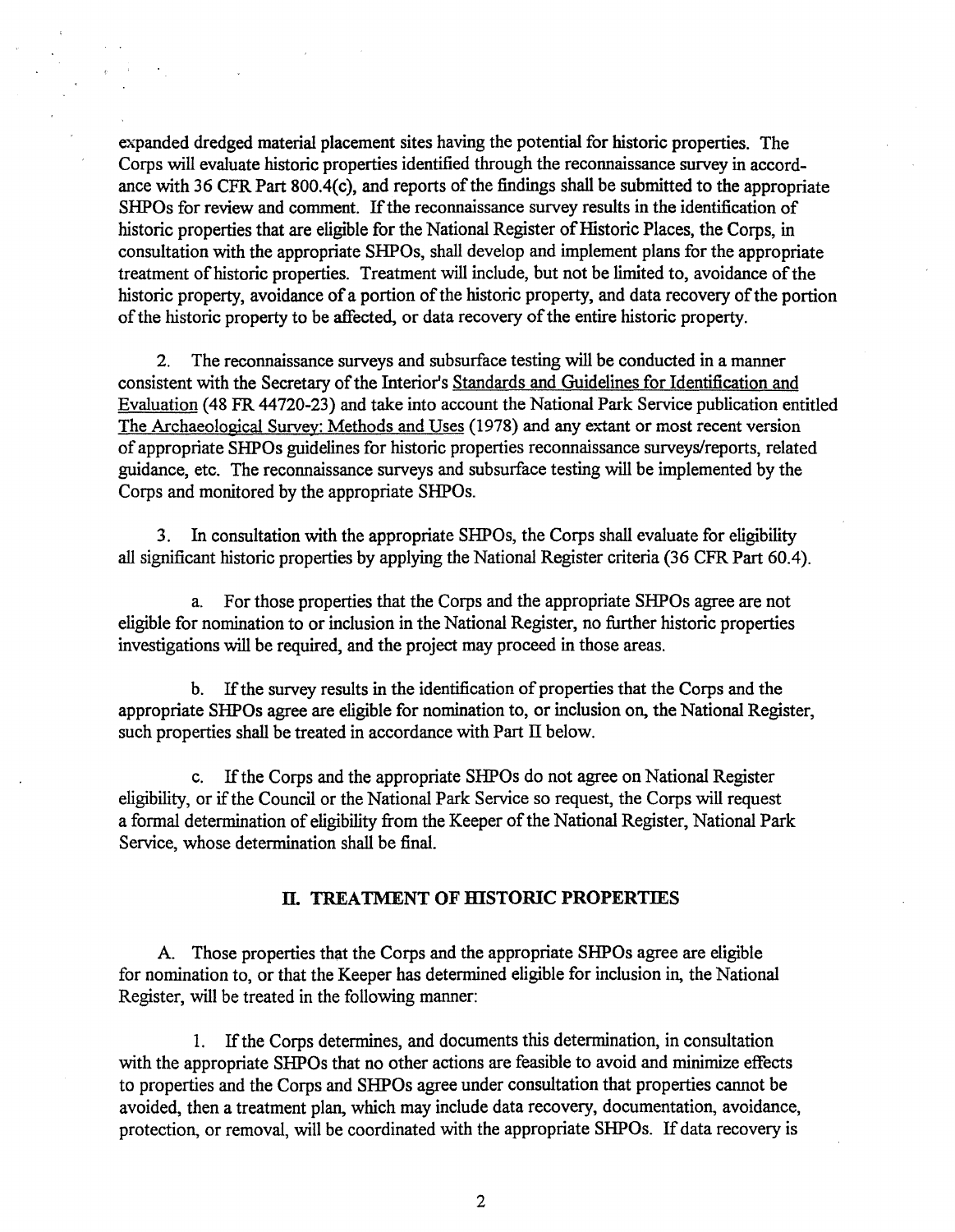the agreed upon treatment, the data recovery plan will address substantive research questions developed in consultation with the appropriate SHPOs. The treatment plan shall be consistent with the Secretary of the Interior's Standards and Guidelines for Archaeological Documentation (48 FR 44734-37) and take into account the Council's publication, Treatment of Archaeological Properties (Advisory Council on Historic Preservation, 1980) and appropriate SHPOs guidance. It shall specify, at a minimum, the following:

a. The property, properties, or portions of properties where the treatment plan is to be carried out;

b. The research questions to be addressed, with an explanation of research relevance and importance;

c. The methods to be used, with an explanation of methodological relevance to the research questions;

d. Proposed methods of disseminating results of the work to the interested public; and,

e. A proposed schedule for the submission of progress reports to the appropriate SHPOs.

2. The treatment plan shall be submitted by the Corps to the appropriate SHPOs for 30 days review. The Corps will take into account SHPO comment and shall ensure that the data recovery plan is implemented. The appropriate SHPOs shall monitor this implementation.

B. The Corps will ensure that the data recovery plan is carried out by or under the directsupervision of an archaeologist(s), architectural historian(s) and/or other appropriate cultural resource specialist(s) that meets, at a minimum, the Secretary of the Interior's Professional Qualifications Standards (48 FR 44738-9).

C. The Corps will ensure that adequate provisions, including personnel, time, and laboratory space are available for the analysis of recovered materials from historic properties.

D. The Corps will develop and implement an adequate program in consultation with the appropriate SHPOs to secure and historic properties from vandalism during data recovery.

#### ID. **CURATED ITEMS**

In consultation with the appropriate SHPOs, the Corps will ensure that all materials and records resulting from the historic properties studies conducted for the dredged material placement sites project are curated at a repositories within the States of Illinois, Iowa, Missouri, and Wisconsin in accordance with 36 CFR Part 79.

3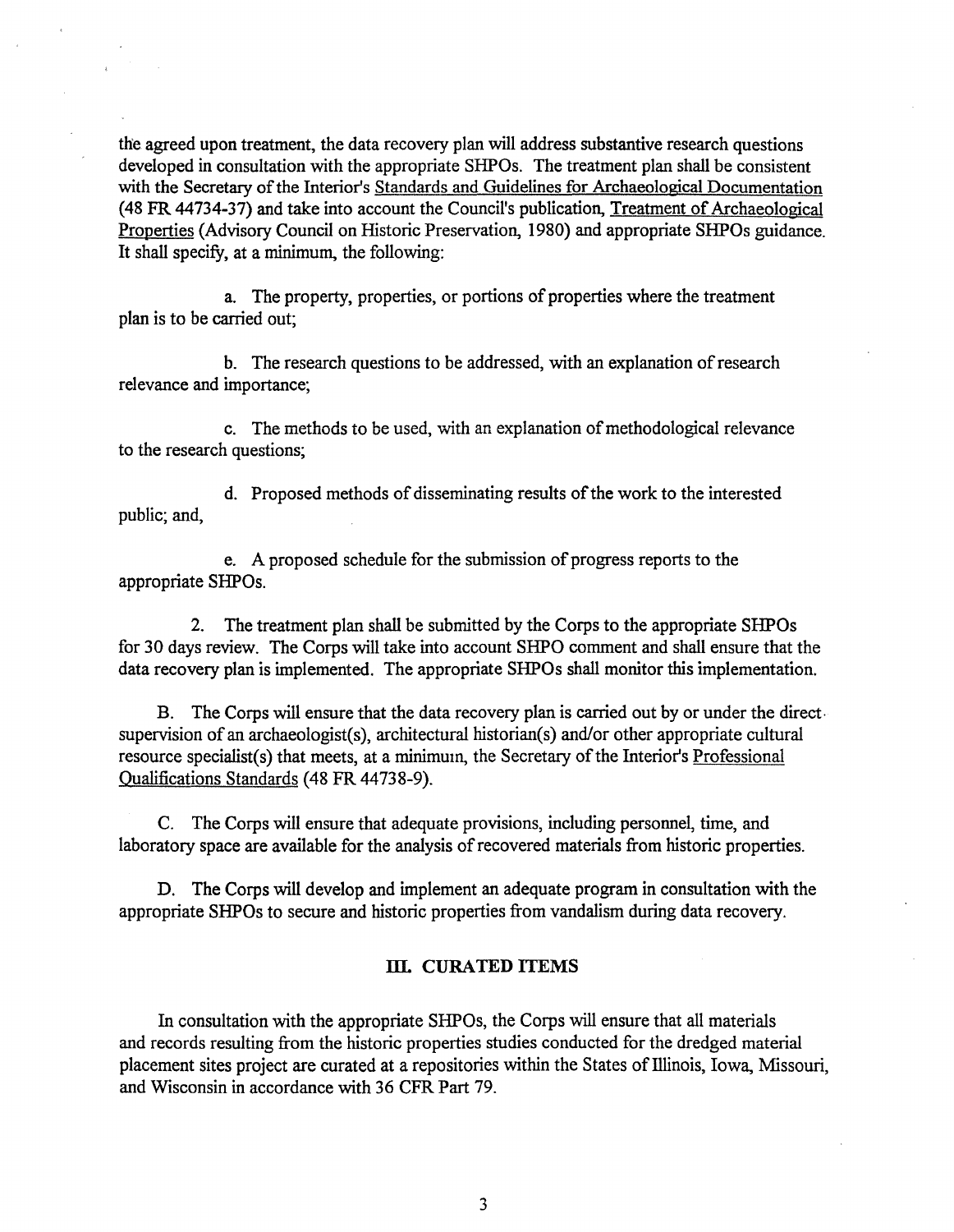#### IV. **TREATMENT OF HUMAN REMAINS**

If incidental finds of human remains are encountered either during the data recovery or during any project construction activities, the Corps will comply with all provisions outlined in the appropriate state acts, statutes, guidance, provisions, etc., and any decisions regarding the treatment of human remains will be made under consultation with the SHPOs. If incidental finds of human remains are encountered or collected from Federal lands or federally recognized tribal lands, the Corps will coordinate with the appropriate federally recognized Native Americans, as promulgated by the Native American Graves Protection and Repatriation Act of 1990 (25 U.S.C. § 3001 *et seq.),* under consultation with the appropriate SHPOs.

#### **V. REPORTS**

The Corps will ensure that all final historic properties reports resulting from the actions pursuant to this Programmatic Agreement (Agreement) will be provided in a format acceptable to the appropriate SHPOs and the National Park Service for possible peer review and submission to the National Technical Information Service. The Corps will ensure that all such reports are responsive to contemporary standards, and to the Department of the Interior's Format Standards for Final Reports of Data Recovery (42 FR 5377-79). Precise locational data may be provided only in a separate appendix, if it appears that the release of this locational data could jeopardize historic properties. The reports and reports data will be made available for publication and public dissemination.

## **VI. PROVISION FOR UNDETECTED HISTORIC PROPERTIES DISCOVERED DURING IMPLEMENTATION**

In accordance with 36 CFR Section 800.11(a), if previously undetected or undocumented historic properties are discovered during project activities, the Corps will cease, or cause to stop, any activity having an effect and consult with the appropriate SHPOs to determine if additional investigation is required. If further archaeological investigations are warranted or required, any treatment plan will be performed in accordance with Part II - TREATMENT OF HISTORIC PROPERTIES and Part III - CURATION AND DISSEMINATION OF INFORMATION of this Agreement. If both the Corps and the appropriate SHPOs determine that further investigation is not necessary, activities may resume with no further action required. Any disagreement between the Corps and the appropriate SHPOs concerning the need for further investigations will be handled pursuant to Part V - DISPUTE RESOLUTION of this Agreement.

#### **VIl. DISPUTE RESOLUTION**

Should the appropriate SHPOs or the Council object within 30 days to any plans or actions provided for review pursuant to this Agreement, the Corps will consult with the objecting party to resolve the objection. If the Corps determines that the disagreement cannot be resolved, the Corps will request further comment from the Council in accordance with 36 CFR Part 800.6(b).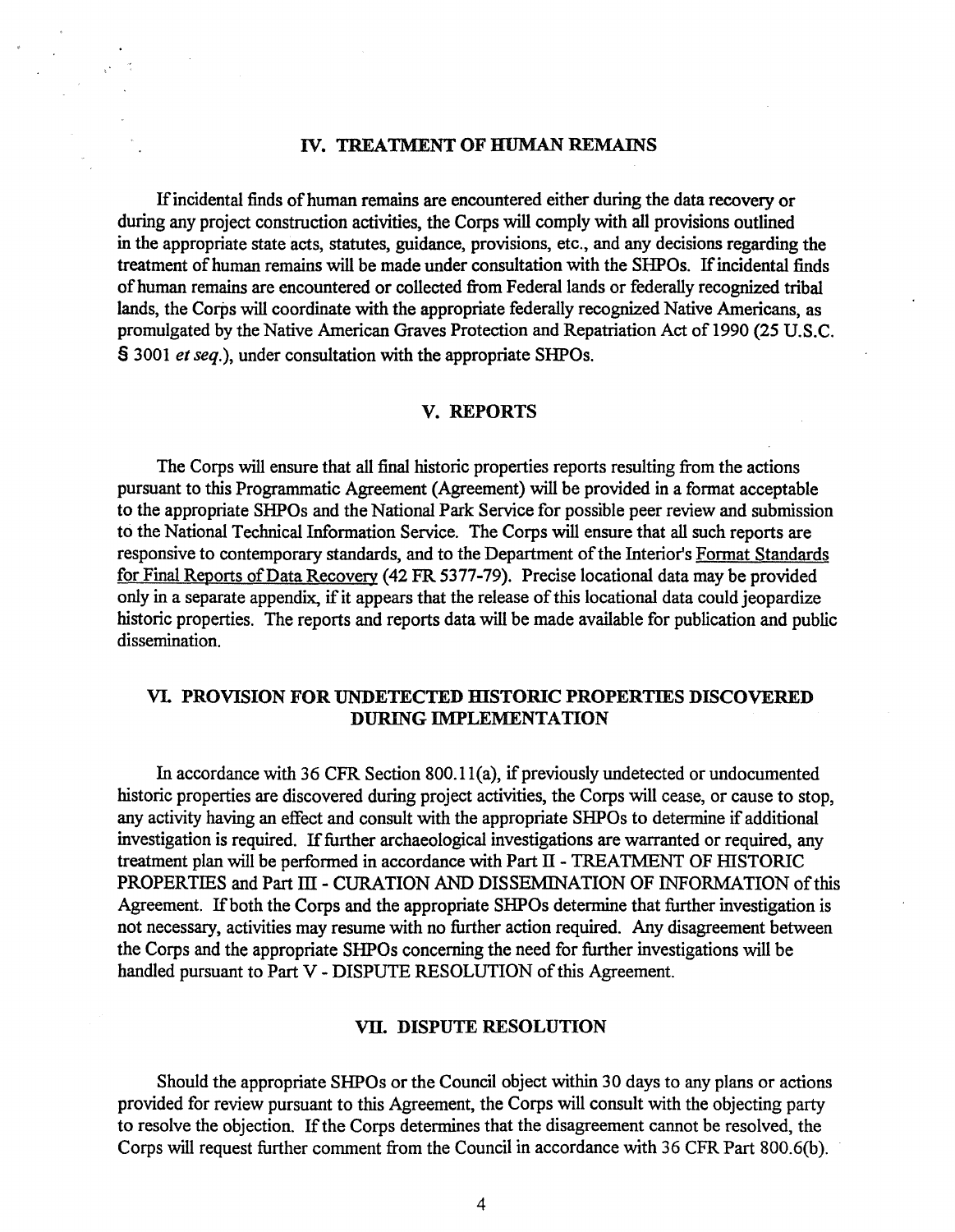The Corps in accordance with 36 CFR Part 800.6(c)(2) will take any Council comment provided in response into account, with reference only to the subject of the dispute. The Corps' responsibility to carry out all actions under this Agreement that are not the subjects of the dispute will remain unchanged.

#### **VIlI. TERMINATION**

Any of the signatories to this Agreement may request a reconsideration of its terms or revoke the agreement upon written notification to the other signatories, by providing thirty (30) days notice to the other parties, provided that the parties will consult during the period prior to termination to seek agreement on amendments or other actions that would avoid termination. In the advent of termination, the Corps will comply with 36 CFR Parts 800.4 through 800.6 with regard to individual undertakings covered by this Agreement.

#### IX. **AMENDMENTS**

Any party to this Agreement may request that it be amended, whereupon the parties will consult in accordance with 36 CFR Part 800.13, to consider such amendment.

#### **X. PERIODIC REVIEW**

The Corps will provide the SHPOs with evidence of compliance with this Agreement by letter on January 30, 1999, and once every year thereafter said date. This letter shall contain the name of the project, title of the documents which contained the Agreement, historic properties identified, determinations of effect, avoidance procedures, level of investigation(s) and/or mitigation(s) conducted with titles of all project reports related to such investigation(s) and/or mitigation(s) which have been completed.

#### **XL EXECUTION AND IMPLEMENTATION**

A. Nothing in this Agreement is intended to prevent the Corps from consulting more frequently with the appropriate SHPOs or the Council concerning any questions that may arise or on the progress of any actions falling under or executed by this Agreement. Any resulting modifications to this Agreement will be coordinated in accordance with Section 800.S(e)(S).

B. The undersigned concur that the Corps has satisfied its Section 106 responsibilities for all individual undertakings through this Agreement regarding the implementation of the short-term dredged material placement.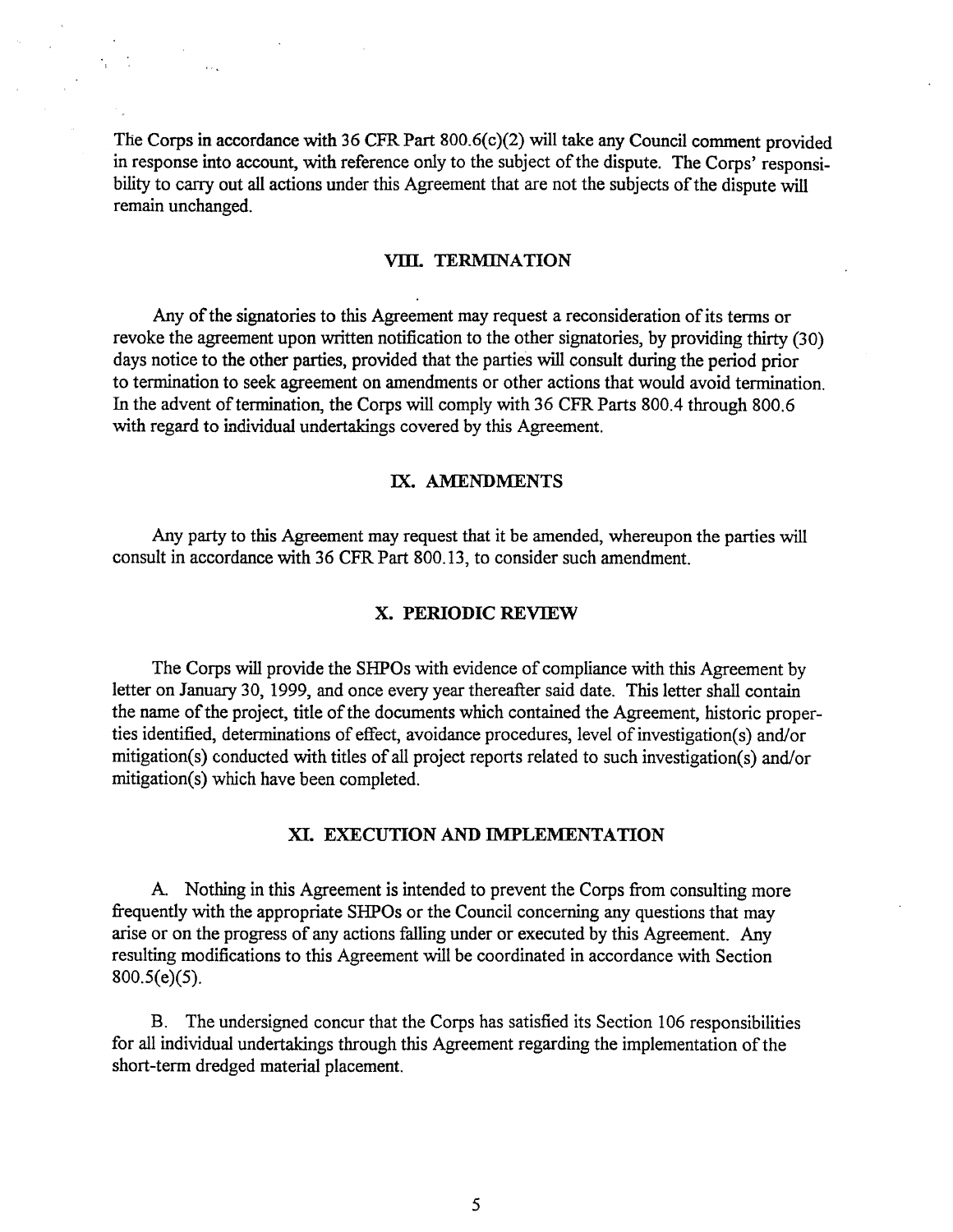## XII. SIGNATORIES

#### ROCK ISLAND DISTRICT, U.S. ARMY CORPS OF ENGINEERS:

tander BY:

Date 13 MARCH 1998

Cølonel James V. Mudd District Engineer U. S. Army Corps of Engineers **Rock Island District** 

# ILLINOIS STATE HISTORIC PRESERVATION OFFICER:

BY:

William L. Wheeler Illinois State Historic Preservation Officer Illinois Historic Preservation Agency

# **IOWA STATE HISTORIC PRESERVATION OFFICER:**

BY.

Date:  $4 - 11 - 98$ 

Date  $3 - 3/7$ 

Patricia Ohlerking Iowa State Historic Preservation Officer State Historical Society of Iowa

# MISSOURI STATE HISTORIC PRESERVATION OFFICER:

Date:  $157\mu$  $BY:$ David A. Shorr Claire F. Blackwell, Deputy